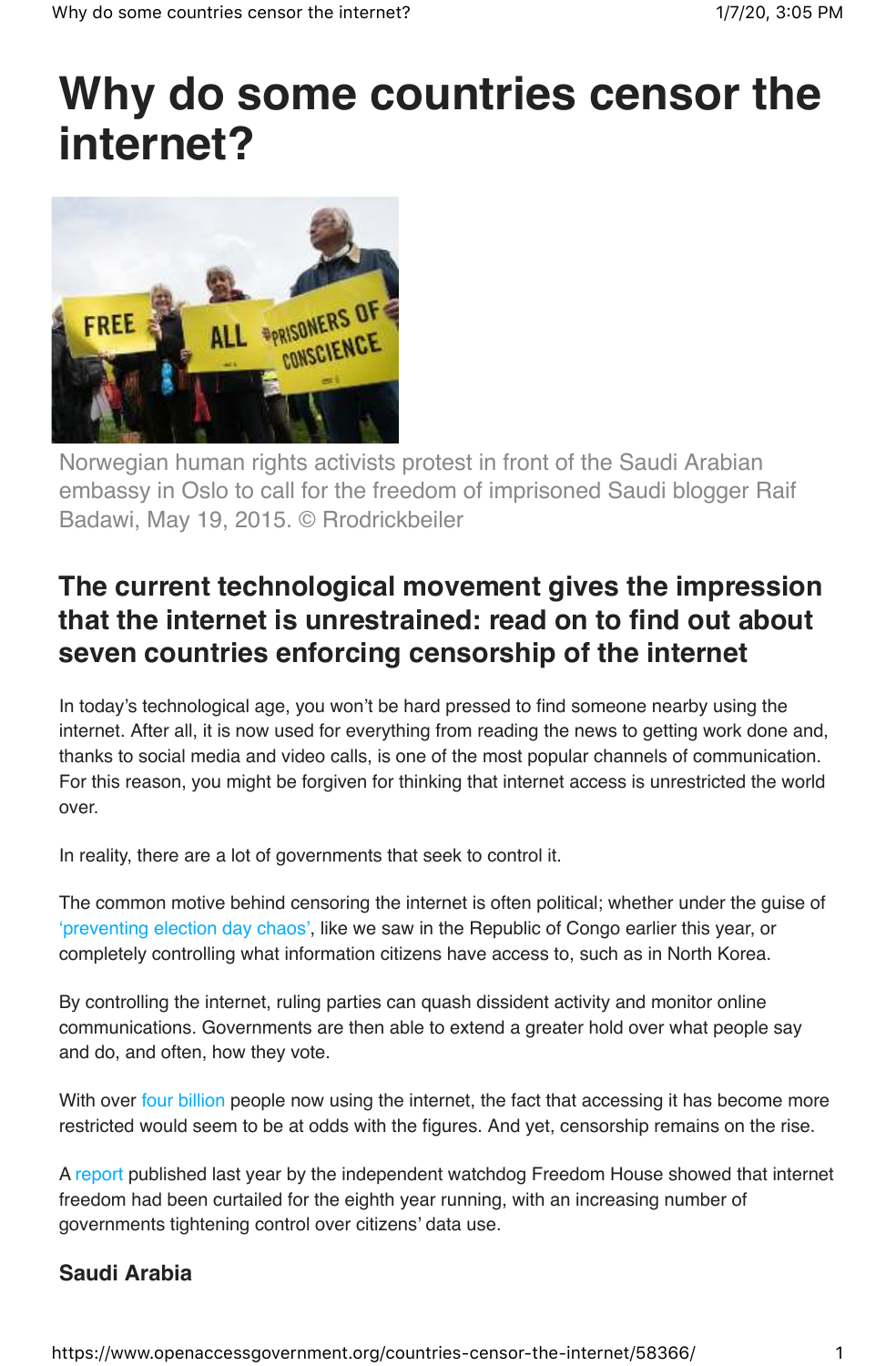All internet traffic into the country passes through a router controlled and monitored by the Ministry of the Interior, a department of the Saudi Arabian government responsible for maintaining a list of previously blocked websites. Over half a million websites have been placed on the list since the Law of Printing and Publication was passed by royal decree in 2003, which made posting anything that could be seen as an attempt to stir up public discord punishable by 5 years' imprisonment.

#### **Ethiopia**

Even though only a small percentage of the Ethiopian population has access to the internet, what little access the people do have has been closely monitored since the introduction of antiterror legislation in 2009, which imposed huge restrictions against posting anything online that could be seen as critical of the government. In fact, two citizens have so far been convicted of online speech offences and handed down multi-year sentences.

#### **Eritrea**

Eritrea has attracted a lot of attention in recent years for its treatment of journalists, after the country's president imprisoned nearly two dozen without charge in 2014. Access to information throughout the country is also hurt by a prohibition against mobile Wi-Fi, and means Eritreans are only able to access the internet via slow dial-up modems, which could account for the very low access rate of just 1%.

#### **China**

China is one of the biggest censors of the internet and uses a vast digital barrier nicknamed "The Great Firewall of China". This wall is used to limit the spread of information within China and can block IP addresses, filter search engine results and even reroute queries for restricted content to pro-China pages.

The scope of censorship is so prolific in China that many journalists and tourists are forced to circumvent the firewall using a VPN (virtual private network).

#### **North Korea**

North Korea is perhaps the most notorious exponent of internet censorship, with just under 30 websites available from inside the country.

Unsurprisingly, a lot of the information available on the North Korean web is about Kim Jong-Un and the country's successes on the international stage – facts which are not independently verified.

Most of the country's internet use is restricted to government and military personnel, and thousands of North Koreans were forced to surrender their mobile phones after Kim Jong-Un's inauguration for fear of anti-government information being spread in secret.

#### **Closer to home**

Other countries, including those who regard themselves as bastions of democracy, like the United Kingdom and the US, do censor the internet.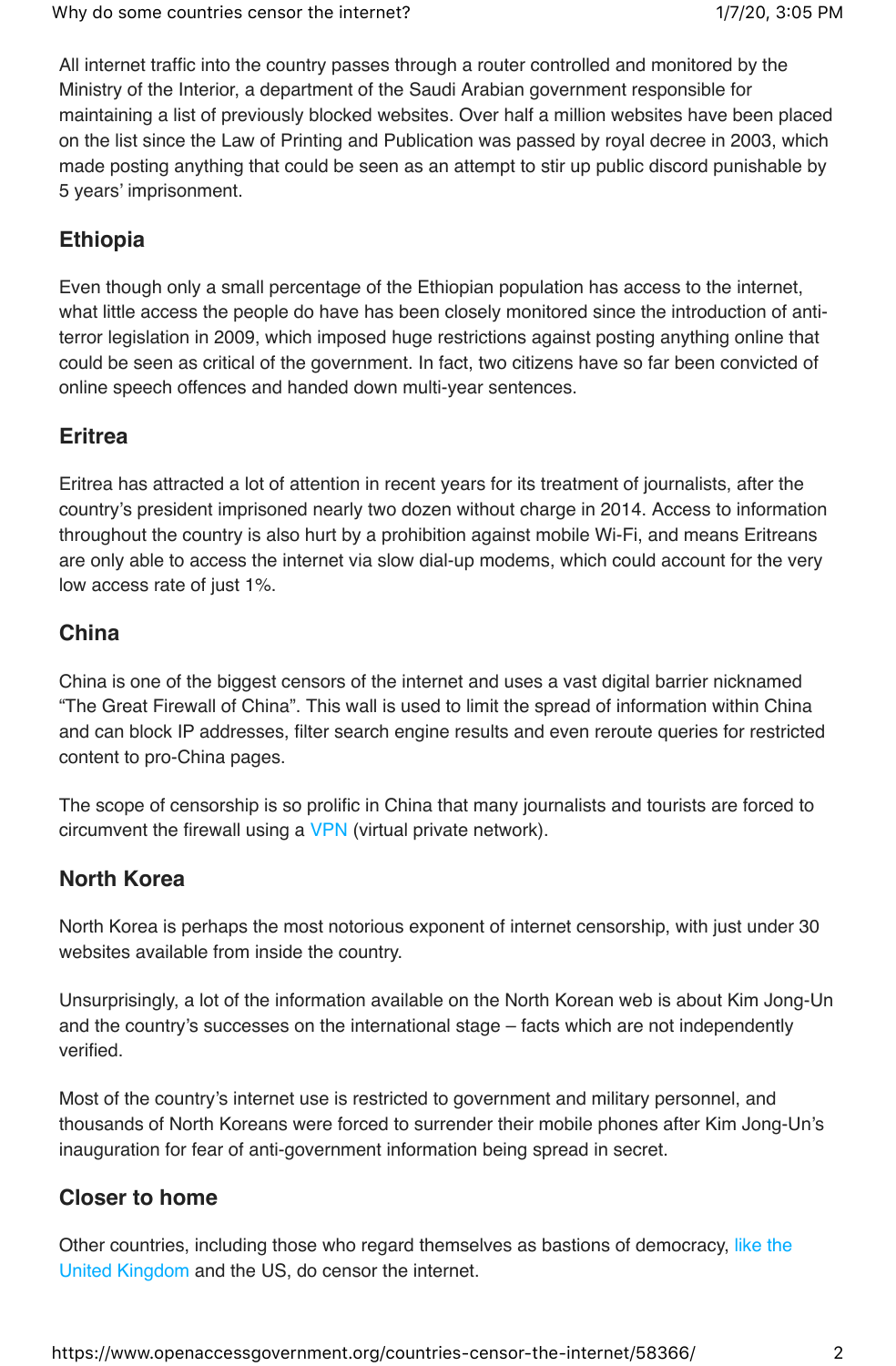The reason for monitoring the internet in these countries is usually put down to protecting the country from terrorist or criminal activity. However, as seen in countries we've already mentioned, similar laws and restrictions on internet freedom have been ushered in using the same justifications.

The most high-profile is the EU's proposed Copyright Directive, which could see the use of the internet as a communication tool restricted by the rules of respective countries, effectively allowing governments to dictate what content their people are allowed to submit or view online.

Civil Society Organisations (CSOs) have been particularly targeted by this rise in digital authoritarianism, as these groups typically rely on telecommunication tools to advocate for minority groups and encourage political change. Governments threatened by the potential power of these movements can therefore be quick to use censorship as a way to block debate or dissent.

#### **What can be done about State censorship of the internet?**

It seems that most countries have censored the internet in some way, either by monitoring, blocking or controlling access. But there are tools available that you can use to protect yourself from prying eyes or restrictive firewalls.

As seen in China, VPNs can help you to surf the web with greater freedom as well as access things like VoIP services and social media. They work by encrypting data before it leaves your device, making it extra difficult for someone else to steal or monitor your information. What's more, VPNs utilise secure servers in multiple countries, allowing you to appear to be accessing the internet from almost anywhere in the world.

Using one, you can keep your online activity as private as possible and truly level the digital playing field by accessing content that may otherwise be restricted.

#### **Editor's Recommended Articles**